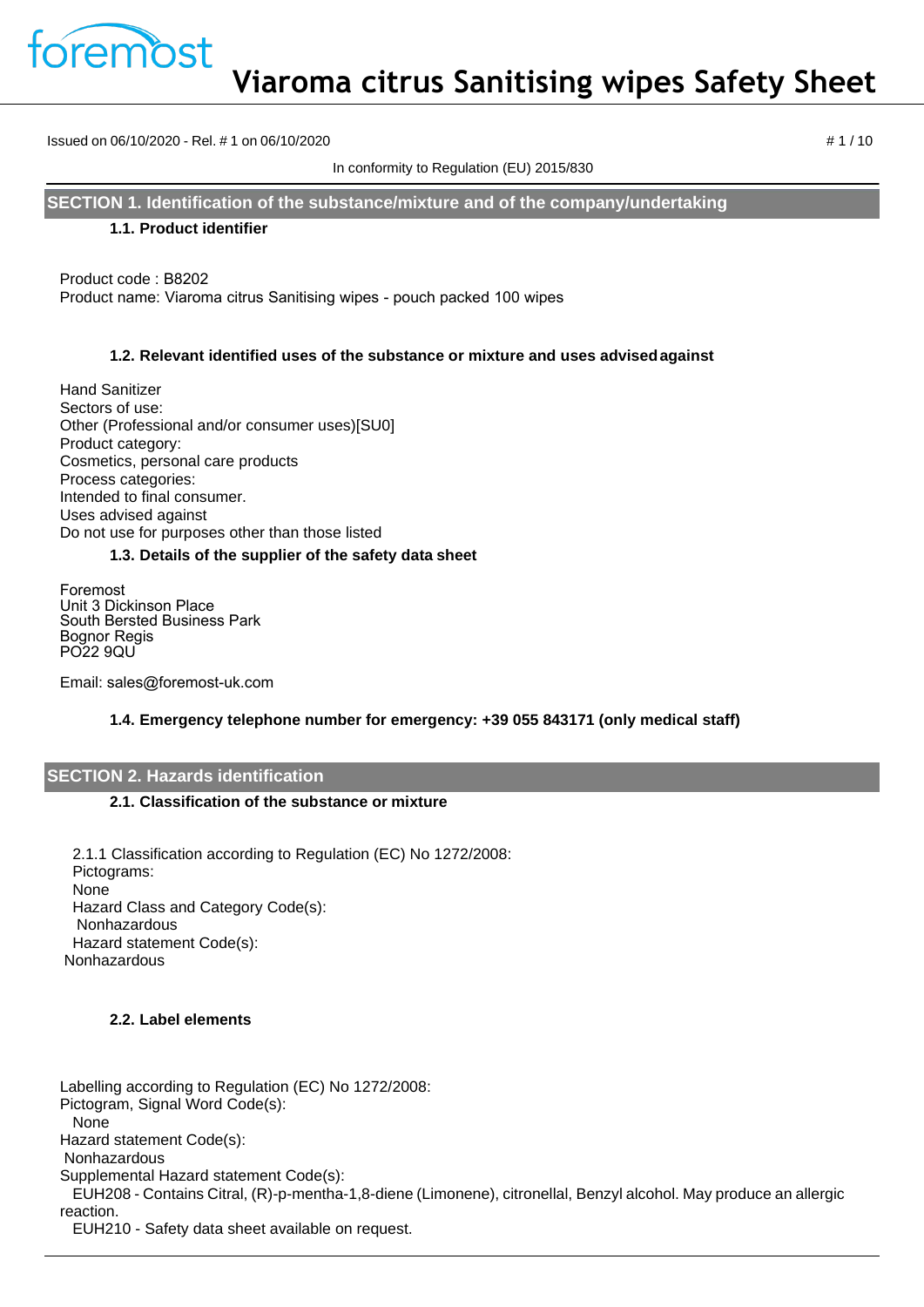

Issued on 06/10/2020 - Rel. # 1 on 06/10/2020 2 / 10

In conformity to Regulation (EU) 2015/830

Precautionary statements:

**General** 

P101 - If medical advice is needed, have product container or label at hand.

P102 - Keep out of reach of children.

Contains:

Ingredients:

Aqua (Water), Benzyl Alcohol, Sodium Benzoate, Potassium Sorbate, Parfum (Fragrance), Glycerin, Peg-40 Hydrogenated Castor Oil, Citric Acid, Benzalkonium Chloride, Tetrasodium Glutamate Diacetate, Citral, Chlorhexidine Digluconate, Limonene.

### **2.3. Other hazards**

The substance / mixture NOT contains substances PBT/vPvB according to Regulation (EC) No 1907/2006, Annex XIII Hazard pictograms: None

The most important adverse physical-chemical human health and environmental effects are listed in sections 9 to 12 of this safety data sheet.

In case of emergency or if you need to contact the emergency telephone number listed in paragraph 1.4 of this Safety Data Sheet, indicate clearly the name of the product as shown on the label , referring to the following number and type of formula (formula representing the product on the basis of system Frame Formulation EAPCCT / COLIPA): 1.9 2013

**SECTION 3. Composition/information on ingredients**

#### **3.1 Substances**

Irrilevant

### **3.2 Mixtures**

Refer to paragraph 16 for full text of hazard statements

| <b>Substance</b>                                                                                                                                            | <b>Concentration</b><br>w/w1 | <b>Classification</b>                                                                                                                                         | <b>Index</b> | <b>CAS</b> | <b>EINECS</b> | <b>REACh</b>             |
|-------------------------------------------------------------------------------------------------------------------------------------------------------------|------------------------------|---------------------------------------------------------------------------------------------------------------------------------------------------------------|--------------|------------|---------------|--------------------------|
| Benzyl-C12-14-alkyldimethylamm<br>Ionium chlorides                                                                                                          | $< 0.1\%$                    | Acute Tox. 4, H302;<br>Skin Corr. 1B, H314;<br>Eye Dam. 1, H318;<br>Aquatic Acute 1,<br>H400; Aquatic<br>Chronic 1, H410<br>Acute toxicity M-factor<br>$= 10$ |              | 85409-22-9 | 939-350-2     | 01-2119970<br>550-39-000 |
| D-gluconic acid, compound with<br>N,N"-bis(4-chlorophenyl)-3,12-dii<br>mino-2,4,11,13-tetraazatetradeca<br>nediamidine (2:1) (Chlorhexidine<br>digluconate) | $< 0.1\%$                    | Eye Dam. 1, H318;<br>Aquatic Acute 1,<br>H400; Aquatic<br>Chronic 1, H410<br>Acute toxicity M-factor<br>$= 10$                                                |              | 18472-51-0 | 242-354-0     | 01-2119946<br>568-22-000 |

## **SECTION 4. First aid measures**

#### **4.1. Description of first aid measures**

Inhalation:

Air the area. Move immediately the contaminated patient from the area and keep him at rest in a well ventilated area. If you feel unwell seek medical advice.

Direct contact with skin (of the pure product).:

Wash thoroughly with soap and running water.

Direct contact with eyes (of the pure product).:

Wash immediately and thorougly with running water for at least 10 minutes.

Ingestion: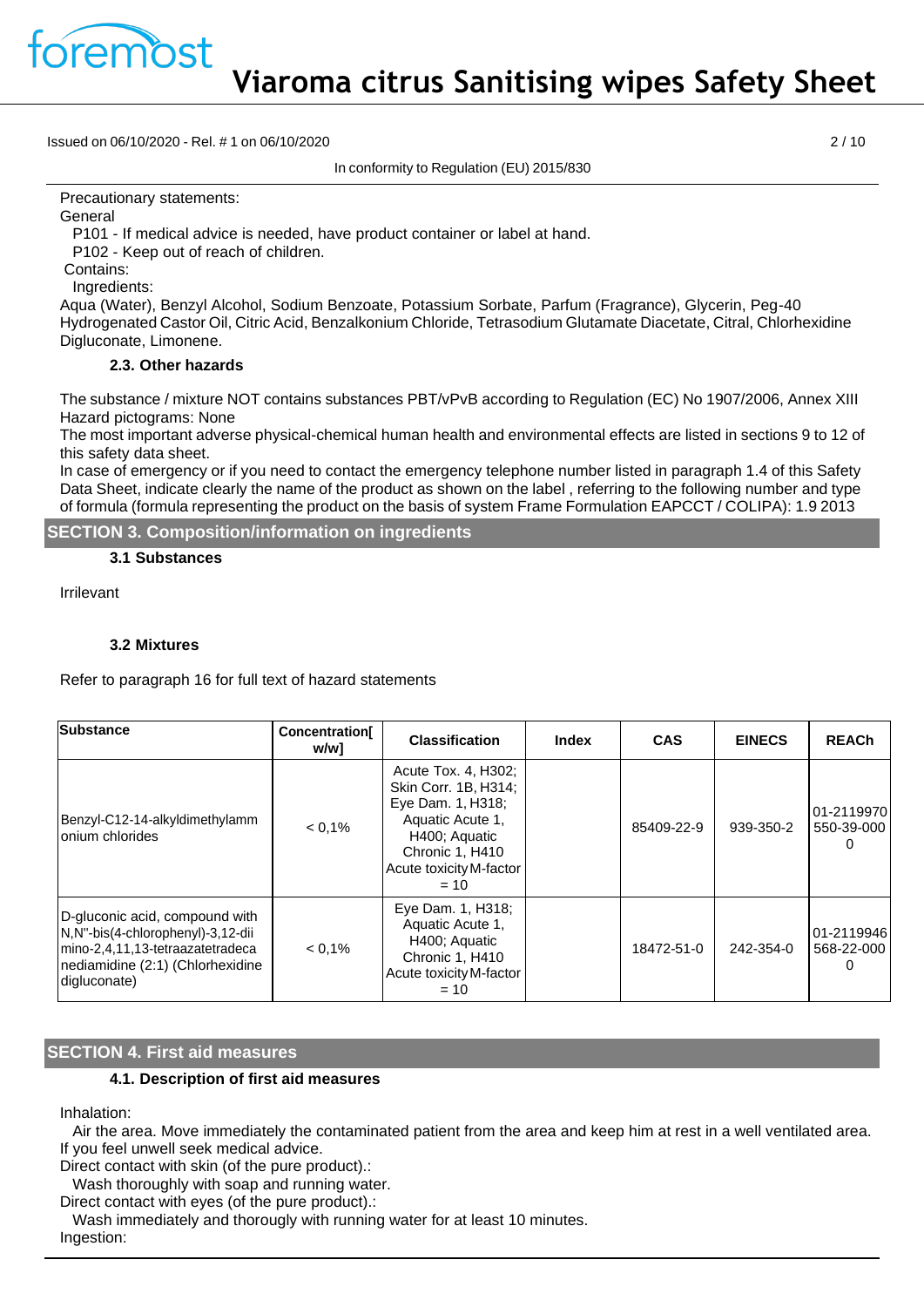

Issued on 06/10/2020 - Rel. # 1 on 06/10/2020 3 / 10

In conformity to Regulation (EU) 2015/830

Not hazardous. It's possible to give activated charcoal in water or liquid paraffin medicine

### **4.2. Most important symptoms and effects, both acute and delayed**

No data available.

### **4.3. Indication of any immediate medical attention and special treatment needed**

If medical advice is needed, have product container or label at hand.

### **SECTION 5. Firefighting measures**

#### **5.1. Extinguishing media**

Advised extinguishing agents:

Water spray, CO2, foam, dry chemical, depending on the materials involved in the fire.

Extinguishing means to avoid:

Water jets. Use water jets only to cool the surfaces of the containers exposed to fire.

### **5.2. Special hazards arising from the substance or mixture**

No data available.

## **5.3. Advice for firefighters**

Use protection for the breathing apparatus

Safety helmet and full protective suit.

The spray water can be used to protect the people involved in the extinction

You may also use selfrespirator, especially when working in confined and poorly ventilated area and if you use halogenated extinguishers (Halon 1211 fluobrene, Solkan 123, NAF, etc...)

Keep containers cool with water spray

**SECTION 6. Accidental release measures**

## **6.1. Personal precautions, protective equipment and emergency procedures**

6.1.1 For non-emergency personnel: Leave the area surrounding the spill or release. Do not smoke Wear gloves and protective clothing 6.1.2 For emergency responders: Eliminate all unguarded flames and possible sources of ignition. No smoking. Provision of sufficient ventilation. Evacuate the danger area and, in case, consult an expert.

#### **6.2. Environmental precautions**

Contain spill with earth or sand.

If the product has entered a watercourse in sewers or has contaminated soil or vegetation, notify it to the authorities. Discharge the remains in compliance with the regulations

## **6.3. Methods and material for containment and cleaning up**

6.3.1 For containment: Recover the product for reuse, if possible, or for removal. Possibly absorb it with inert material. Prevent it from entering the sewer system. 6.3.2 For cleaning up: After wiping up, wash with water the area and materials involved 6.3.3 Otherinformation: None in particular.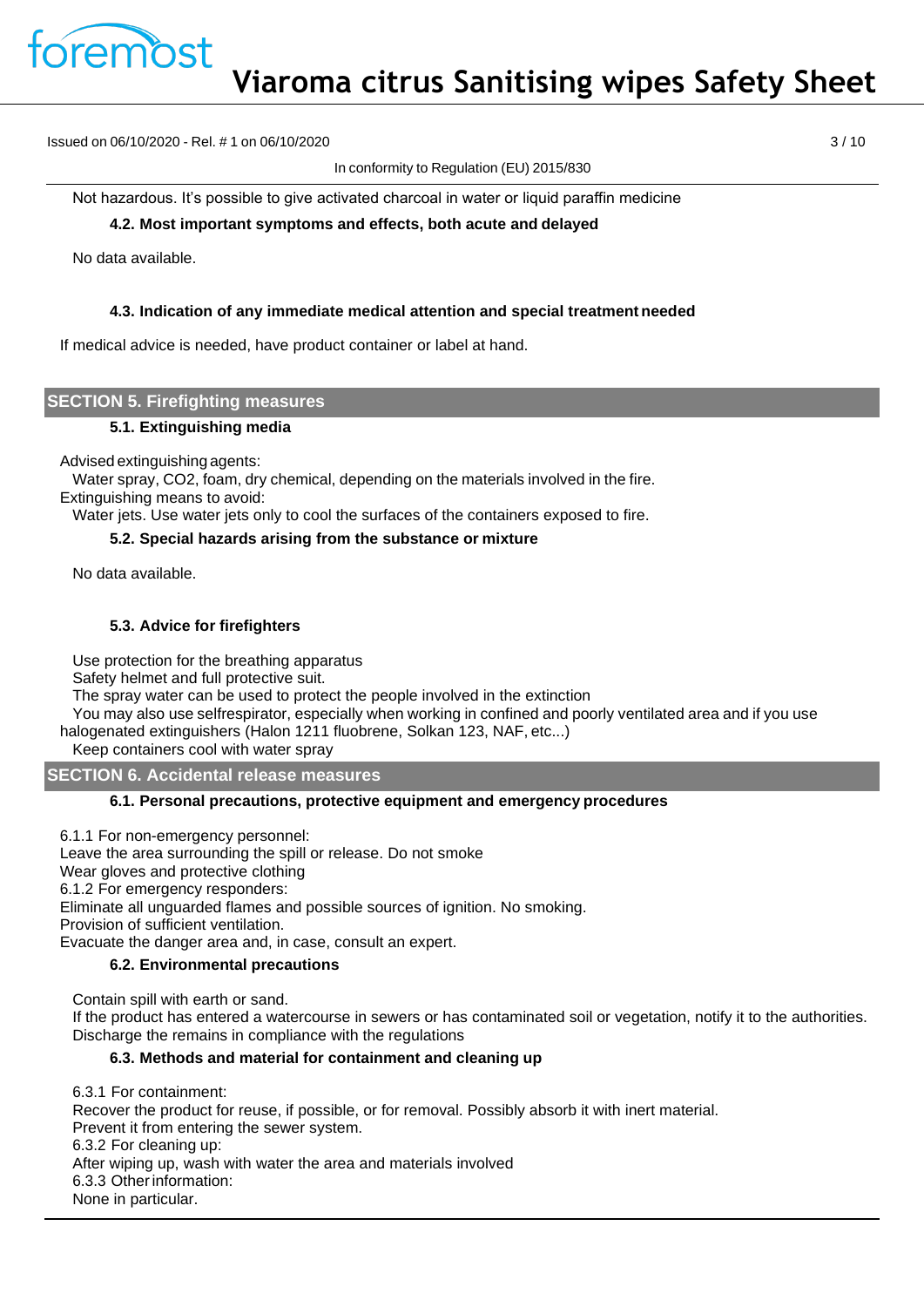

Issued on 06/10/2020 - Rel. # 1 on 06/10/2020 4 / 10

In conformity to Regulation (EU) 2015/830

#### **6.4. Reference to other sections**

Refer to paragraphs 8 and 13 for more information

# **SECTION 7. Handling and storage**

### **7.1. Precautions for safe handling**

Avoid contact and inhalation of vapors At work do not eat or drink. See also paragraph 8 below.

### **7.2. Conditions for safe storage, including any incompatibilities**

Keep in original container closed tightly. Do not store in open or unlabeled containers. Keep containers upright and safe by avoiding the possibility of falls or collisions. Store in a cool place, away from sources of heat and `direct exposure of sunlight. Keep in the original container tightly closed. Do not store in open or unlabeled containers. Keep the containers in an upright position and be careful to avoid falls or collisions. Keep away from heat, hot surfaces, sparks, open flames and other ignition sources. Avoid direct exposure to sunlight.

### **7.3. Specific end use(s)**

Other (Professional and/or consumer uses): Handle with care. Store in ventilated area and away from heat sources. Keep the container tightly closed.

## **SECTION 8. Exposure controls/personal protection**

## **8.1. Control parameters**

```
-Substance:Benzyl-C12-14-alkyldimethylammoniumchlorides
DNEL
Systemic effects Long term Workers inhalation = 3,96 (mg/m3)
Systemic effects Long term Workers dermal = 5,7 (mg/kg bw/day)
Systemic effects Long term Consumers inhalation = 1,64 (mg/m3)
Systemic effects Long term Consumers dermal = 3,4 (mg/kg bw/day)
Systemic effects Long term Consumers oral = 3.4 \text{ (mg/kg)}PNEC
Sweet water = 0,001 (mg/l)
sediment Sweet water = 12,27 (mg/kg/sediment)
Sea water = 0,001 (mg/l)
sediment Sea water = 13,09 (mg/kg/sediment)
STP = 0.4 (mg/l)
ground = 7 (mg/kg ground)- Substance: D-gluconic acid, compound with
N,N''-bis(4-chlorophenyl)-3,12-diimino-2,4,11,13-tetraazatetradecanediamidine (2:1) (Chlorhexidine digluconate)
DNEL
Systemic effects Long term Workers inhalation = 0,42 (mg/m3)
Systemic effects Long term Workers dermal = 5 (mg/kg bw/day)
Systemic effects Long term Consumers inhalation = 0,1 (mg/m3)
Systemic effects Long term Consumers dermal = 3 (mg/kg bw/day)
Systemic effects Long term Consumers oral = 0,03 (mg/kg bw/day)
Systemic effects Short term Consumers dermal = 5 (mg/kg bw/day)
PNEC
Sweet water = 0,002 (mg/l)
sediment Sweet water = 0,433 (mg/kg/sediment)
Sea water = 0,0002 (mg/l)
sediment Sea water = 0,043 (mg/kg/sediment)
intermittent emissions = 0,002 (mg/l)
```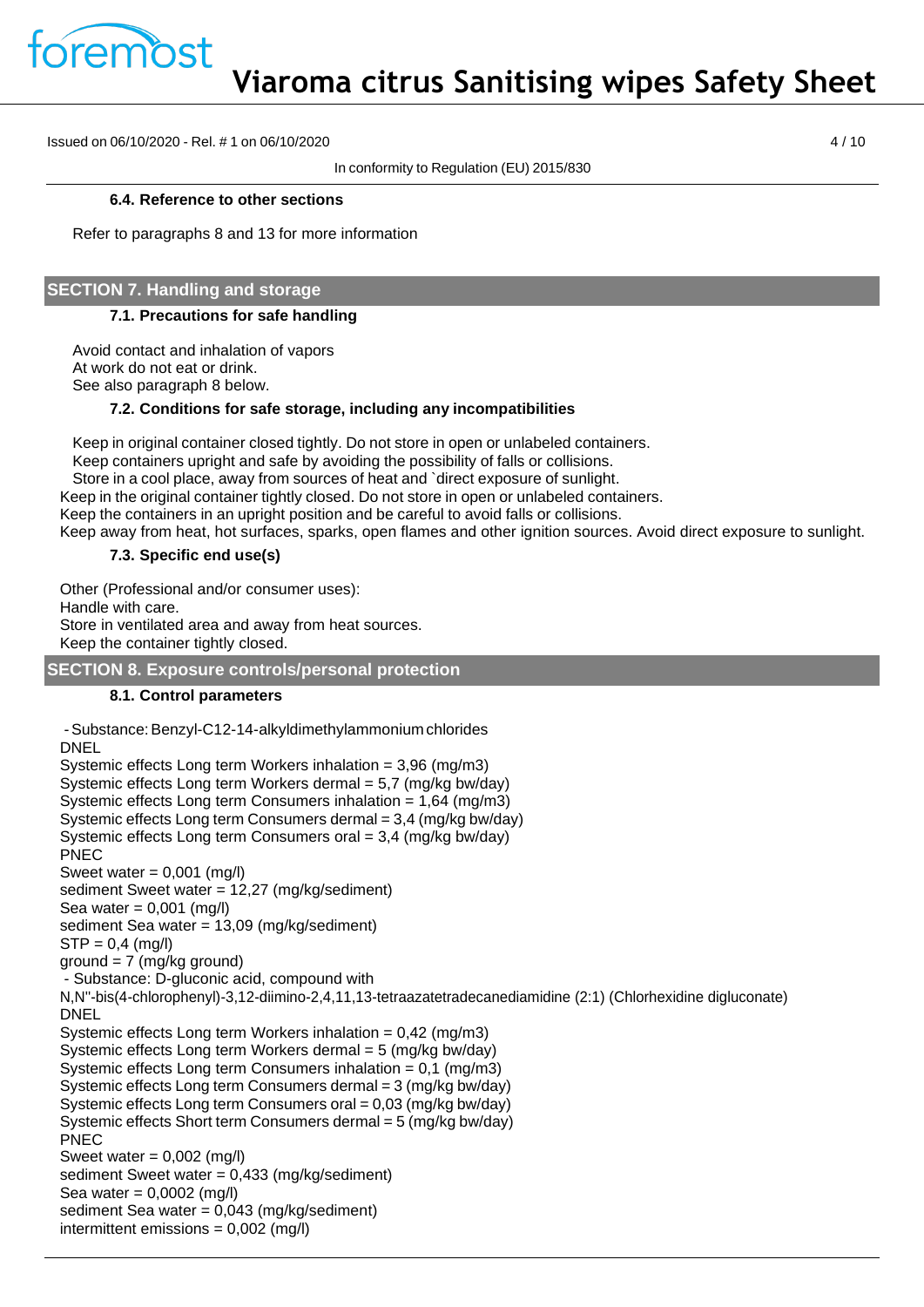

Issued on 06/10/2020 - Rel. # 1 on 06/10/2020 5 / 10

In conformity to Regulation (EU) 2015/830

 $STP = 0,25$  (mg/l) ground = 5,26 (mg/kg ground)

### **8.2. Exposure controls**

Appropriate engineering controls: Other (Professional and/or consumer uses): Not expected Individual protection measures: (a) Eye / face protection Not needed for normaluse. (b) Skin protection (i) Hand protection Not needed for normal use. (ii) Other Wear normal work clothing. (c) Respiratory protection Not needed for normaluse. (d) Thermal hazards No hazard to report Environmental exposure controls: Comply with national and EU rules for environmental protection. Do not release to the environment.

### **SECTION 9. Physical and chemical properties**

### **9.1. Information on basic physical and chemical properties**

| Physical and chemical properties             | Value               | <b>Determination method</b>  |
|----------------------------------------------|---------------------|------------------------------|
| Appearance                                   | clear liquid (bulk) | organolettico/organoleptical |
| Odour                                        | typical             | organolettico/organoleptical |
| Odour threshold                              | not determined      |                              |
| pH                                           | 4.75-5.00 (bulk)    | <b>UNI 24003</b>             |
| Melting point/freezing point                 | not determined      | OECD Guideline 102           |
| Initial boiling point and boiling range      | not determined      | <b>ASTM D86</b>              |
| Flash point                                  | nonflammable        | ASTM D93                     |
| Evaporation rate                             | irrelevant          |                              |
| Flammability (solid, gas)                    | nonflammable        |                              |
| Upper/lower flammability or explosive limits | not determined      |                              |
| Vapour pressure                              | not determined      |                              |
| Vapour density                               | not determined      | UNI EN 13016-1:2018          |
| Relative density                             | ca. 1 (bulk)        | ISO 2811-3                   |
| Solubility                                   | miscible with water |                              |
| Water solubility                             | miscible with water |                              |
| Partition coefficient: n-octanol/water       | not determined      | <b>OECD Guideline 107</b>    |
| Auto-ignition temperature                    | nonflammable        | <b>DIN 51794</b>             |
| Decomposition temperature                    | irrelevant          |                              |
| Viscosity                                    | irrelevant          | ASTM D7042                   |
| <b>Explosive properties</b>                  | not explosive       |                              |
| Oxidising properties                         | non-oxidizing       |                              |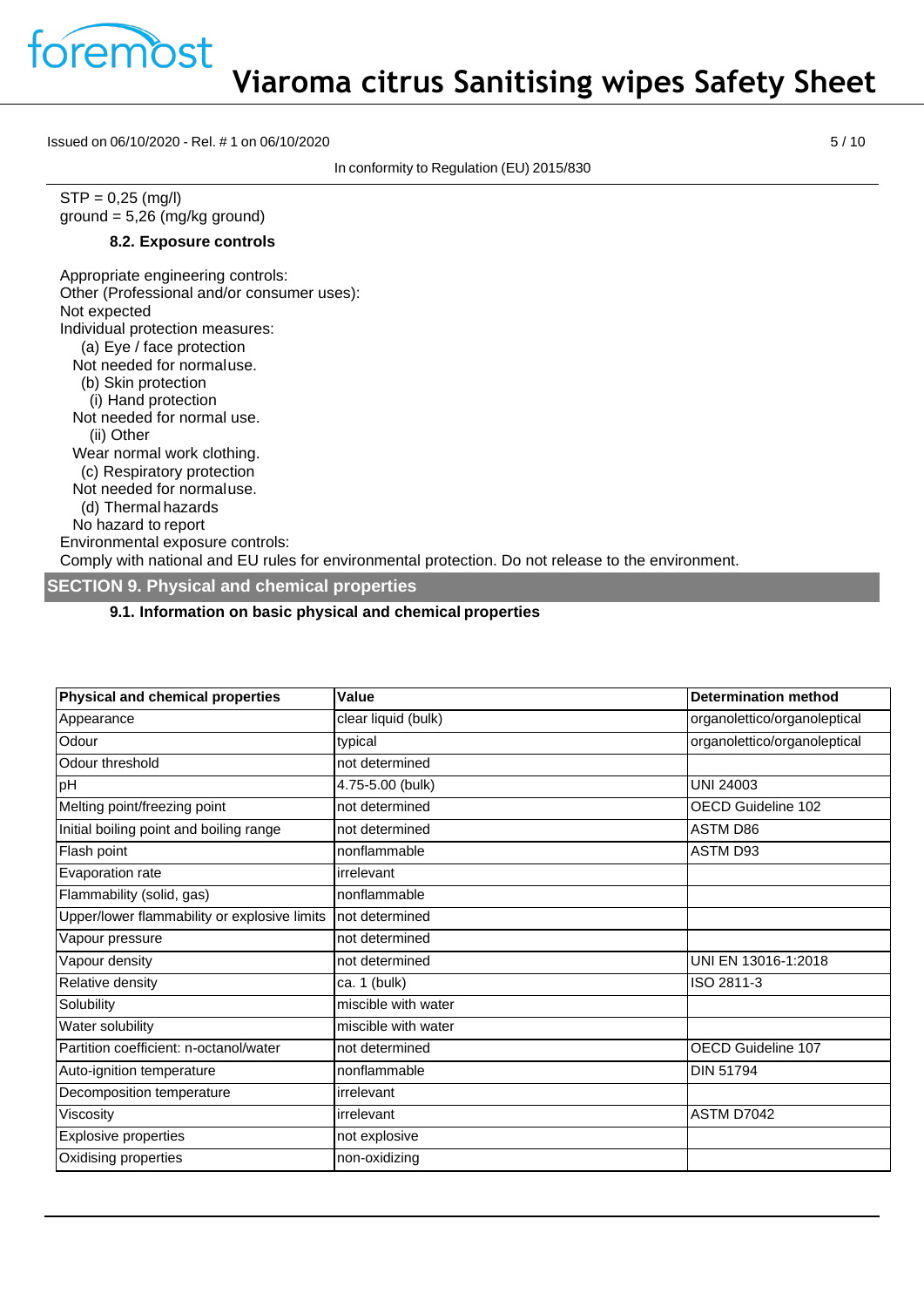

Issued on 06/10/2020 - Rel. # 1 on 06/10/2020 6 / 10

In conformity to Regulation (EU) 2015/830

### **9.2. Other information**

No data available.

# **SECTION 10. Stability and reactivity**

## **10.1. Reactivity**

No reactivity hazards

## **10.2. Chemical stability**

No hazardous reaction when handled and stored according to provisions.

## **10.3. Possibility of hazardous reactions**

There are no hazardous reactions

## **10.4. Conditions to avoid**

Nothing to report

## **10.5. Incompatible materials**

It can generate inflammable gases to contact with elementary metals, nitrides, inorganic sulfide, strong reducing agents.

It can generate toxic gases to contact with inorganic solfide, strong reducing agents.

## **10.6. Hazardous decomposition products**

Does not decompose when used for intended uses.

# **SECTION 11. Toxicological information**

## **11.1. Information on toxicological effects**

 $ATE(mix)$  oral = 313.131,3 mg/kg

ATE(mix) dermal =  $\infty$ 

 $ATE(min)$  inhal = 844,0 mg/l/4 h

(a) acute toxicity: based on available data, the classification criteria are not met.

(b) skin corrosion/irritationD-gluconic acid, compound with

N,N''-bis(4-chlorophenyl)-3,12-diimino-2,4,11,13-tetraazatetradecanediamidine (2:1) (Chlorhexidine digluconate): Rabbit: slightly irritating (dir. 92/32/EEC. V b. 4)

(c) serious eye damage/irritation: D-gluconic acid, compound with

N,N''-bis(4-chlorophenyl)-3,12-diimino-2,4,11,13-tetraazatetradecanediamidine (2:1) (Chlorhexidine digluconate): Rabbit: irritant

(d) respiratory or skin sensitization: based on available data, the classification criteria are notmet.

(e) germ cell mutagenicity: based on available data, the classification criteria are not met.

(f) carcinogenicity: based on available data, the classification criteria are not met.

(g) reproductive toxicity: based on available data, the classification criteria are not met.

(h) specific target organ toxicity (STOT) single exposure: D-gluconic acid, compound with

N,N''-bis(4-chlorophenyl)-3,12-diimino-2,4,11,13-tetraazatetradecanediamidine(2:1)(Chlorhexidinedigluconate):in case of contact must be a local irritant effect and possibly corrosive mucous membranes.

(i) specific target organ toxicity (STOT) repeated exposureBenzyl-C12-14-alkyldimethylammonium chlorides: Oral NOAEL (rat): 62 - 77 mg/kg bw/day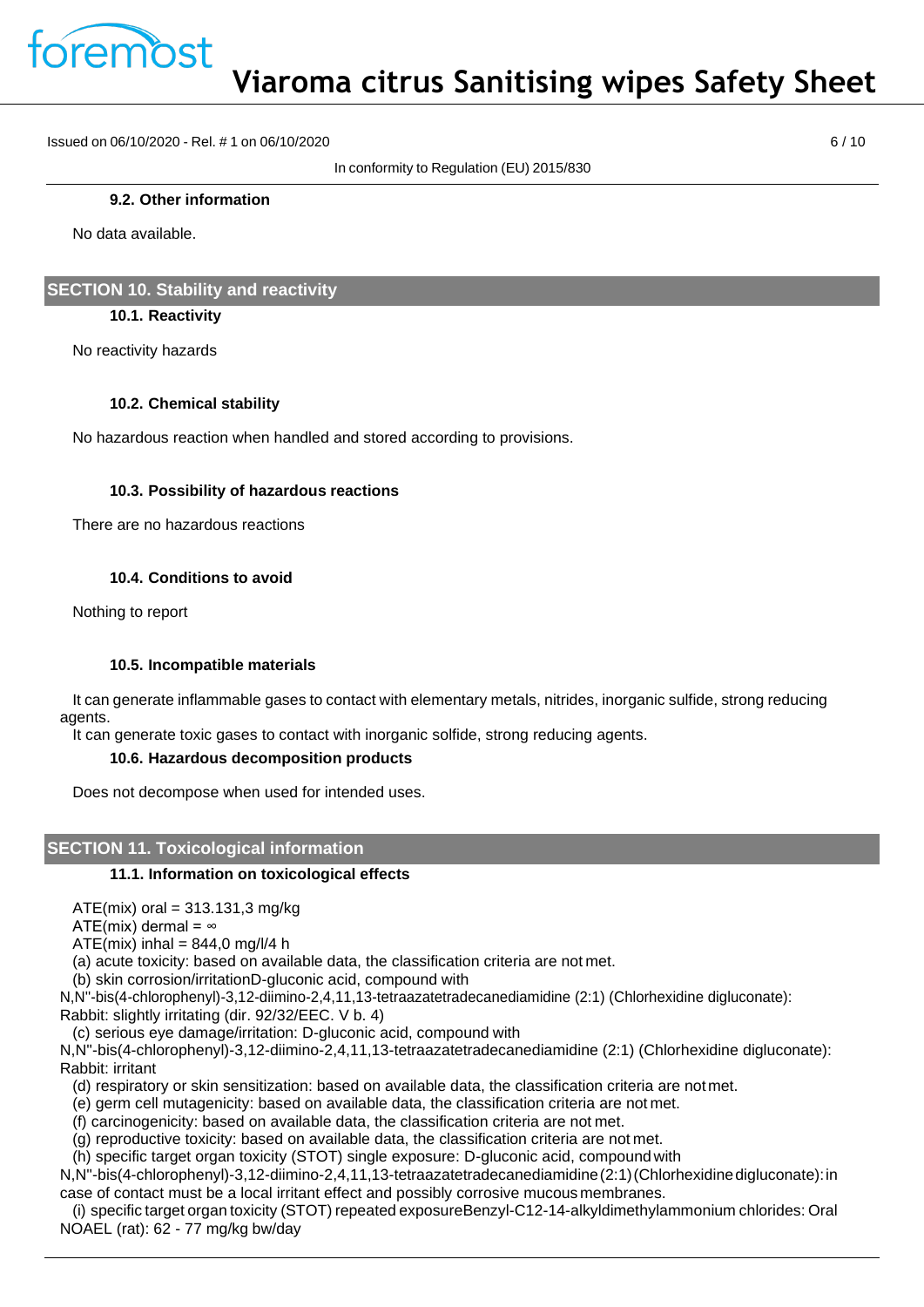premost

**Viaroma citrus Sanitising wipes safety sheet**

Issued on 06/10/2020 - Rel. # 1 on 06/10/2020 7 / 10

In conformity to Regulation (EU) 2015/830

NOAEL (dog): 45 - 50 mg/kg bw/day dermal

NOAEL (rat): 20 mg/kg bw/day

D-gluconicacid, compoundwithN,N''-bis(4-chlorophenyl)-3,12-diimino-2,4,11,13-tetraazatetradecanediamidine(2:1) (Chlorhexidine digluconate): oral

LOAEL (rat): 8.88 mg/kg bw/day

dermal

NOEL (rabbit): 360 mg/kg bw/day

(j) aspiration hazard: based on available data, the classification criteria are not met.

This is a cosmetic product ready for use. For itself definition cosmetics are harmless products , which does not pone any risk to the health of consumers if used in a reasonable manner and appropriate to their nature.

Cosmetic products have submitted a specific safety assessment, that provides skin compatibility tests and guarantees the harmless of the product, regardless the presence of one or more components which, taken individually, are classified as hazardous.

## **SECTION 12. Ecological information**

### **12.1. Toxicity**

Related to contained substances: Benzyl-C12-14-alkyldimethylammonium chlorides: Short–term toxicity to fish LC50 (4 days) 280 - 1 700 µg/L LC50 (72 h) 280 - 1 066 µg/L LC50 (48 h) 340 - 1 175 µg/L LC50 (24 h) 390 - 1 354 µg/L Long–term toxicity to fish NOEC (28 days) 32.2µg/L NOEC (7 days) 273.7µg/L LC50 (28 days) 94 µg/L Short–term toxicity to aquatic invertebrates EC50 (48 h) 16 µg/L EC50 (24 h) 22.6 µg/L LC50 (48 h) 320 - 400 µg/L Long–term toxicity to aquatic invertebrates NOEC (21 days) 4.15 - 25 µg/L Toxicity to aquatic algae and cyanobacteria EC50 (4 days) 10 - 30 µg/L EC50 (72 h)  $14 - 260 \mu g/L$ NOEC (72 h) 1.2 - 40µg/L Toxicity to microorganisms EC50 (3 h) 7.75 mg/L EC50 (30 min) 11 mg/L NOEC (3 h) 1.6 mg/L  $C(E)$ L50 (mg/l) = 0,01 Acute toxicity M-factor = 10  $NOEC (mg/l) = 0,0012$ D-gluconic acid, compound withN,N''-bis(4-chlorophenyl)-3,12-diimino-2,4,11,13-tetraazatetradecanediamidine(2:1) (Chlorhexidine digluconate): Short–term toxicity to fish LC50 (4 days) 2.08 mg/L Short–term toxicity to aquatic invertebrates EC50 (48 h) 87 µg/L Long–term toxicity to aquatic invertebrates NOEC (21 days) 20.6 µg/L Toxicity to aquatic algae and cyanobacteria EC50 (72 h) 38 - 81 µg/L  $C(E)$ L50 (mg/l) = 0,038 Acute toxicity M-factor = 10  $NOEC (mg/l) = 0,0206$ Use according to good working practices to avoid pollution into the environment.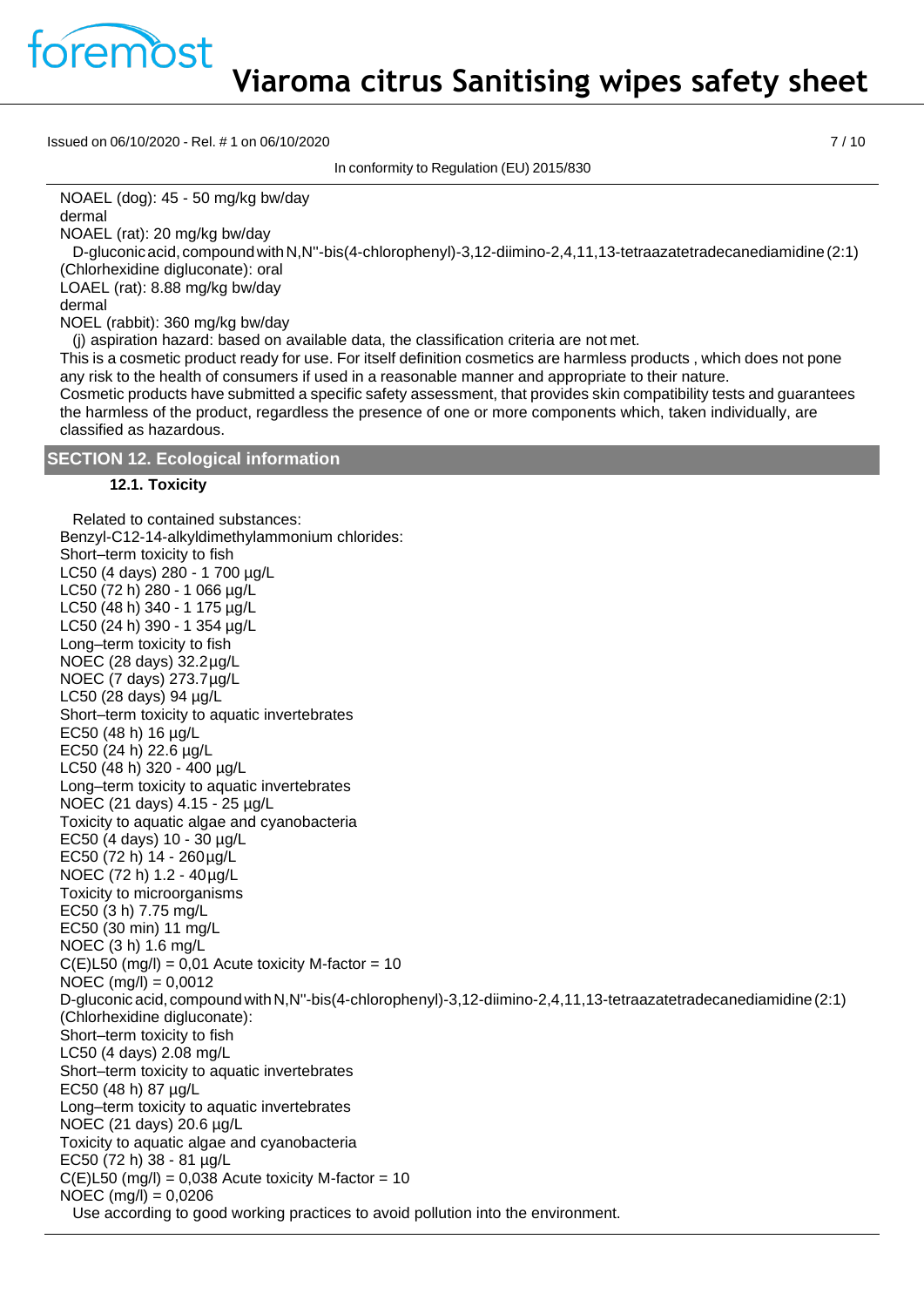

Issued on 06/10/2020 - Rel. # 1 on 06/10/2020 8 / 10

In conformity to Regulation (EU) 2015/830

#### **12.2. Persistence and degradability**

Related to contained substances: Benzyl-C12-14-alkyldimethylammonium chlorides: Readily biodegradable D-gluconic acid, compound withN,N''-bis(4-chlorophenyl)-3,12-diimino-2,4,11,13-tetraazatetradecanediamidine(2:1) (Chlorhexidine digluconate): Readily biodegradable (100%)

#### **12.3. Bioaccumulative potential**

Related to contained substances: Benzyl-C12-14-alkyldimethylammonium chlorides: Koc 640 389 - 6 171 657 L/kg @ 0.1 - 2 % organic carbon

#### **12.4. Mobility in soil**

Related to contained substances: Benzyl-C12-14-alkyldimethylammonium chlorides: 49.1 % D-gluconic acid, compound withN,N''-bis(4-chlorophenyl)-3,12-diimino-2,4,11,13-tetraazatetradecanediamidine(2:1) (Chlorhexidine digluconate): 49.8 %

#### **12.5. Results of PBT and vPvB assessment**

No PBT/vPvB ingredient is present

#### **12.6. Other adverse effects**

No adverse effects

## **SECTION 13. Disposal considerations**

#### **13.1. Waste treatment methods**

Do not reuse empty containers. Dispose of them in accordance with the regulations in force. Any remaining product should be disposed of according to applicable regulations by addressing to authorized companies. Recover if possible. Operate according to local or national regulations

#### **SECTION 14. Transport information**

#### **14.1. UN number**

Not included in the scope of application regulations concerning the transport of dangerous goods: by road (ADR); by rail (RID); by air (ICAO / IATA); by sea (IMDG).

## **14.2. UN proper shipping name**

None

## **14.3. Transport hazard class(es)**

None

## **14.4. Packing group**

None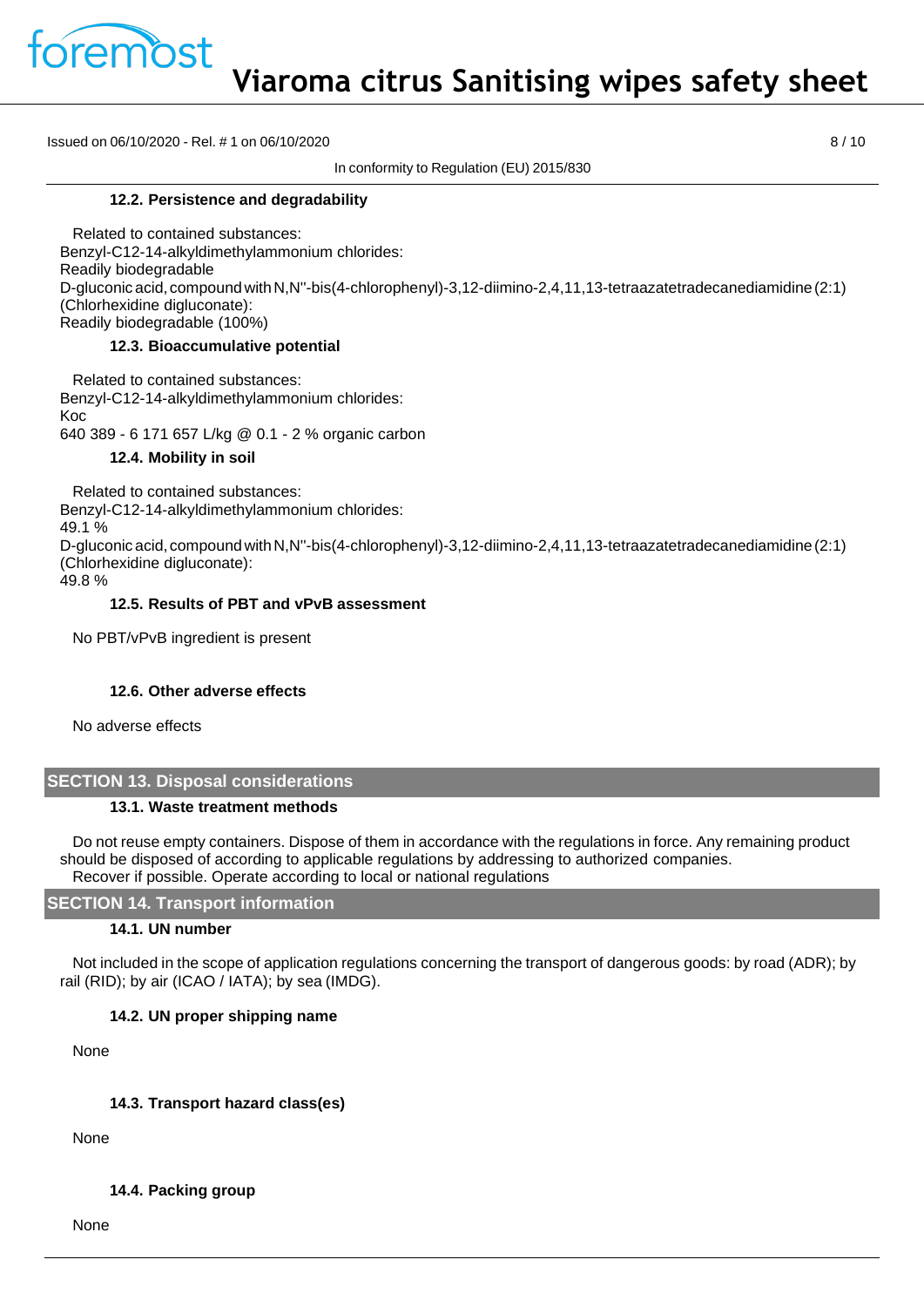

Issued on 06/10/2020 - Rel. # 1 on 06/10/2020 9 / 10

In conformity to Regulation (EU) 2015/830

#### **14.5. Environmental hazards**

None

#### **14.6. Special precautions for user**

No data available.

### **14.7. Transport in bulk according to Annex II of MARPOL73/78 and the IBCCode**

It is not intended to carry bulk

#### **SECTION 15. Regulatory information**

### **15.1. Safety, health and environmental regulations/legislation specific for the substance or mixture**

The finished cosmetic products are specifically excluded from the scope of EC legislation on dangerous preparations. Specific requirements for this legislation are not required, including the need to draw up a safety data sheet. Particular cases, such as products sold in bulk quantities or semi-finished products are not finished products, thus falling within the scope of that legislation.

In accordance with reg. 1223/2009/EC on cosmetics products, the manufacturer shall make available to an information package on the product and draws up a report of safety in normal use or reasonably foreseeable. More information:

The evaluation of information on the dangers of mixtures were also carried out in accordance with the criteria referred to in articles 8 and 9 of Reg. (EC) no 1272/2008 (CLP).

Related to contained substances:

Benzyl-C12-14-alkyldimethylammonium chlorides:

Health Checks:

Workers exposed to this chemical agent dangerous to health health surveillance checks must be carried out in accordance with the provisions of art. 41 of Decree 81 of April 9, 2008 unless the worker's safety and health risk has been assessed, in accordance with art. 224 subsection 2.

EU legislation reference:

- Regulation 1907/2006 / EC (REACH), as amended. Regulation No. 440/2008, as amended (Test methods REACH)
- Regulation 2008/1272 / EC (CLP), version in force
- Regulation 2015/830 / EU (MSDS)
- Regulation 2004/648 / EC, version in force. Reg. 2009/551 / EC (only detergents)
- Reg. 1223/2009 / EC (Cosmetic Products), version in force
- ADR 2019

Other declarations:

- The substance / mixture meets / not covered the following regulations:
- Regulation 2009/1005 / EC (Ozone Layer)
- Regulation 2004/850 / EC, version in force. Reg. 2010/757 / EC (POPs)
- Regulation 2008/689 / EC (import / export hazardous chemicals)
- Directive 2003/105 / EC (Seveso III)

- The product is free of GMOs (genetically modified organisms) and their derivatives according with Regulation 834/2007 / EC

- BSE: The product is excluded from the concerns of Reg. EC 1139/2003, because it is not of animal origin, does not contain animal derivatives and has not come into contact at any stage of production with animal derivatives.

- Our company does not perform nor commissioned animal tests on the product or its components.

- Directive 1999/2 / EC and 1999/3 / EC: The product has not been treated with ionizing radiation.

- Directive 2010/59 / EU: the product is free of residual solvents present or they do not exceed the maximum limits.
- Directive 2008/149 / EC: the product is free of residues of contaminants or those authorized do not exceed the maximum limits.